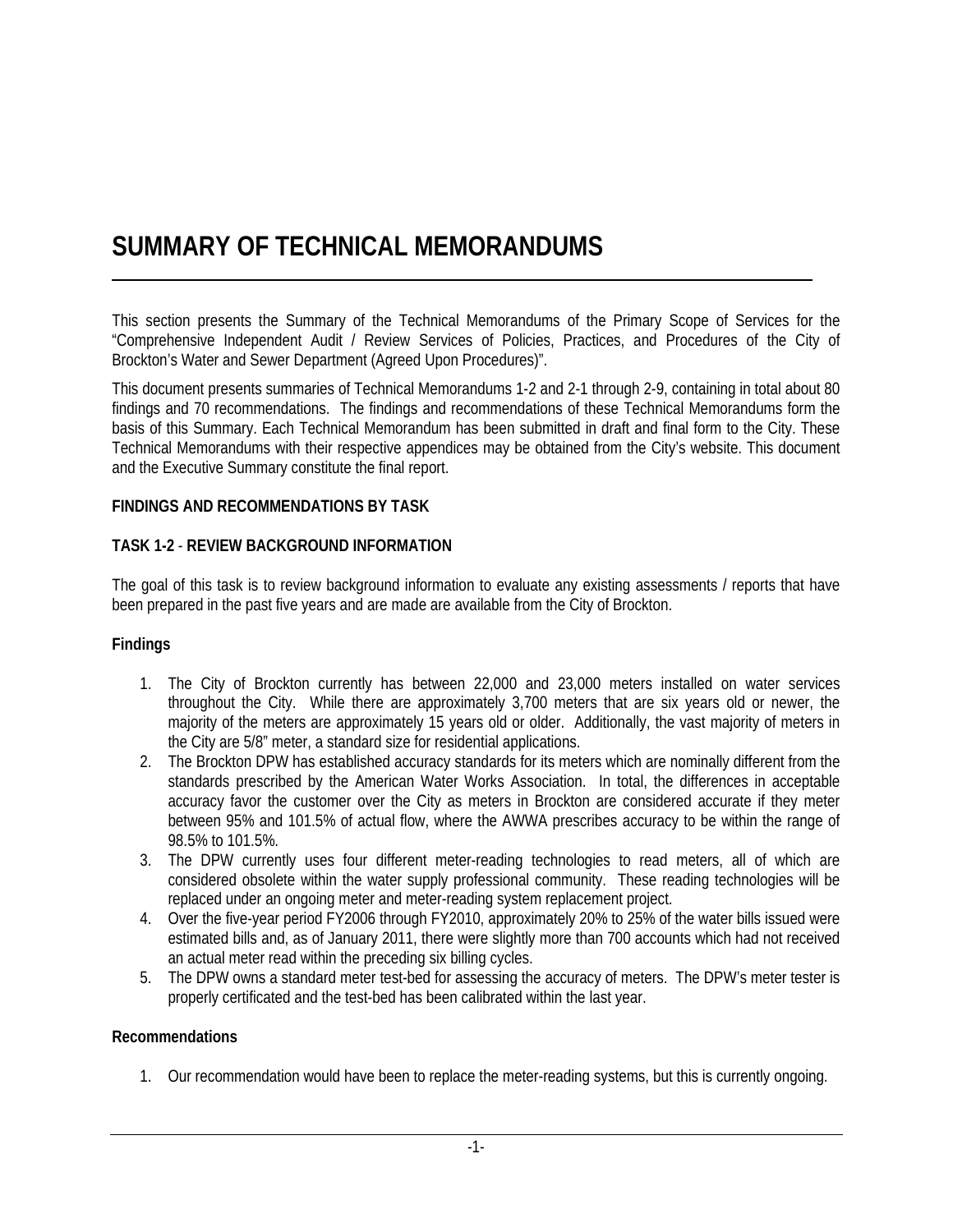### **TASK 2-1 - REVIEW MASTER WATER METERS FOR ACCURACY AND REPORTING**

The goal of this task is to evaluate the master meters' impacts on management, financial performance, and regulatory reporting.

### **Findings**

- 1. Water entering the distribution system from the Silver Lake treatment plant and Aquaria facility is being properly metered. In both locations, highly reliable meter types are in use and monitored (either in person or remotely) continuously. Calibration records exist, which indicate that the meters are being properly maintained and their performance monitored.
- 2. The bulk water meters measuring the volume of water sold to surrounding communities and their residents vary in size and type. The sizes and types of meters used at these locations appear appropriate based on generally accepted industry standards. Meter test/calibration records are available for the Whitman meter but unavailable for Hanson. All other non-Brockton residential connections are metered and billed in a manner similar to all other customers.

### **Recommendations**

- 1. Complete meter tests on the Hanson inter-municipal meters to ensure that Brockton is properly billing for the water sold to surrounding communities. In the event that the meter is registering water with accuracy outside of the AWWA specified range, require the Town of Hanson to replace its meter.
- 2. Install automated meter-reading technologies on all master meters as part of the meter replacement and automated meter-reading system installation project.

# **TASK 2-2 – AUDIT OF METER-READING SYSTEMS AND PROCESSES**

The goal of this task is to assess the systems and processes currently in use to collect meter reads.

# **Findings**

- 1. The City currently uses four discrete meter-reading systems. Each is a standalone system requiring use of proprietary equipment and two of the systems require one or more instances of manual data entry. Systems which require such a high level of manual entry are prone to the inclusion of errors in the billing database.
- 2. None of the meter-reading systems in use in the City are actively supported by their manufacturers.
- 3. Considering the meter-reading technologies currently in use, we are aware of no efficient way of identifying abnormal reads/consumption values prior to uploading the data into MUNIS.
- 4. The number of meters from which readings must be collected as visual/manual reads is likely responsible for the number of estimated reads/bills. Meter-reading in systems which require a high percentage of manual reads are inherently labor-intensive.
- 5. Within MUNIS, there is no way to differentiate between locations with broken metering equipment and locations where access to the reading device was unavailable.
- 6. The City's meters data file has not been fully documented in the MUNIS tracking system. Based upon a review of meter purchase records, this problem potentially dates to the meter file migration into MUNIS from the prior billing software. This has no bearing on the accuracy of metering or billing.
- 7. The completion of the construction contract to install new meters and an automated meter-reading system will largely resolve most of the meter-reading challenges the DPW faces.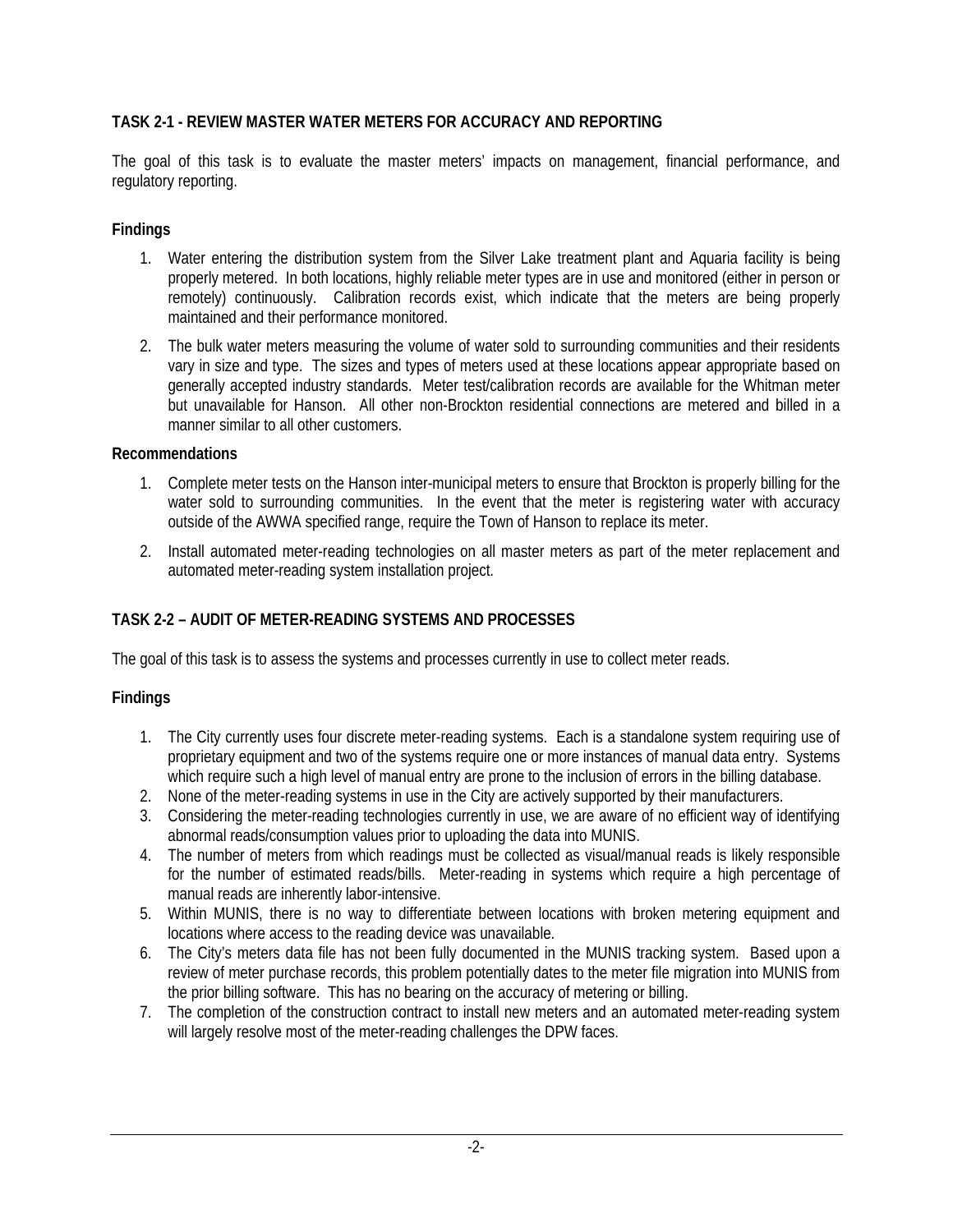# **Recommendations**

- 1. Complete projects currently out to bid
	- a. Installation of new meters in locations with meters >20 years old and maybe newer
	- b. Adoption of new meter-reading technologies; whole City.
- 2. Adopt estimated bill procedures which incentivizes owners to provide real reads.
- 3. Institute broad-based meter-testing program in support of meter-changeout program.
- 4. Adopt new provisions of state law on meter tampering/interference.

# **TASK 2-3 - REVIEW DATA UPLOAD AND MANUAL ENTRY**

The goal of this task is to evaluate the data-upload process from reading devices, both automatic and manual entry, into the City's utility billing database, MUNIS U/B Model 7.4.

# **Findings**

- 1. The Water billing office staff is responsible for many tasks within the DPW, one of which is the upload of water meter read data into the MUNIS billing system.
- 2. Meter read data from the four meter-reading systems are entered into MUNIS using three independent processes, not including reads which are manually keyed in by billing office staff.
- 3. The billing office staff is self-taught and has not received training on the use of the MUNIS utility billing and other technologies used to compile meter read data and generate bills. After an initial training event following the adoption of the MUNIS system, in the early 1990s, the billing office staff has learned to use MUNIS on their own and has handled training of new staff internally on an as-needed basis. The processes for uploading data and completing QA/QC on the database have mostly been handled without the assistance of outside help by developing shortcuts in MUNIS.
- 4. In cases where no actual read has been collected for an extended period, the MUNIS bill estimation tool is unlikely to be generating accurate estimates.
- 5. The billing office compiles and issues bills on a quarterly basis for the entire City. The volume at work during the bill issuance cycle is at a level which makes effective QA/QC procedures more difficult.

### **Recommendations**

- 1. The City is in the process of bidding a new meter reading technology and replacing all new meters. This will improve time management greatly for both the billing staff and meter readers. The City should carefully consider qualifications of all contractors and make sure that adequate training time is built into the contract for all employees, including billing office staff.
- 2. The City should develop and implement a training program for billing office staff on the full use of the MUNIS system. The MUNIS Utility Billing module has many tools and capabilities which are not fully used and completion of this training should greatly increase the billing clerk's efficiency and ability to respond to customer information requests.
- 3. Prior to starting the meter replacement project, the billing office staff should receive comprehensive training on the use of the new meter reading system, it's software, and its interface with the MUNIS utility billing module.
- 4. The billing office should develop an automated tool to allow for the quick and accurate pro-ration of bills for accounts which have had an extended series of estimated reads.
- 5. The City should consider developing a policy to incentivize customers to allow access for the efficient replacement of meters.
- 6. The City and/or DPW should consider re-tasking some of the current billing office functions to other City offices where similar work is performed. This would allow the billing office to remain focused on its primary function.
- 7. The City and/or DPW should consider returning to a cascading billing cycle where consumption and bills to approximately 1/3 of the customers are run monthly. This would even out the work level associated with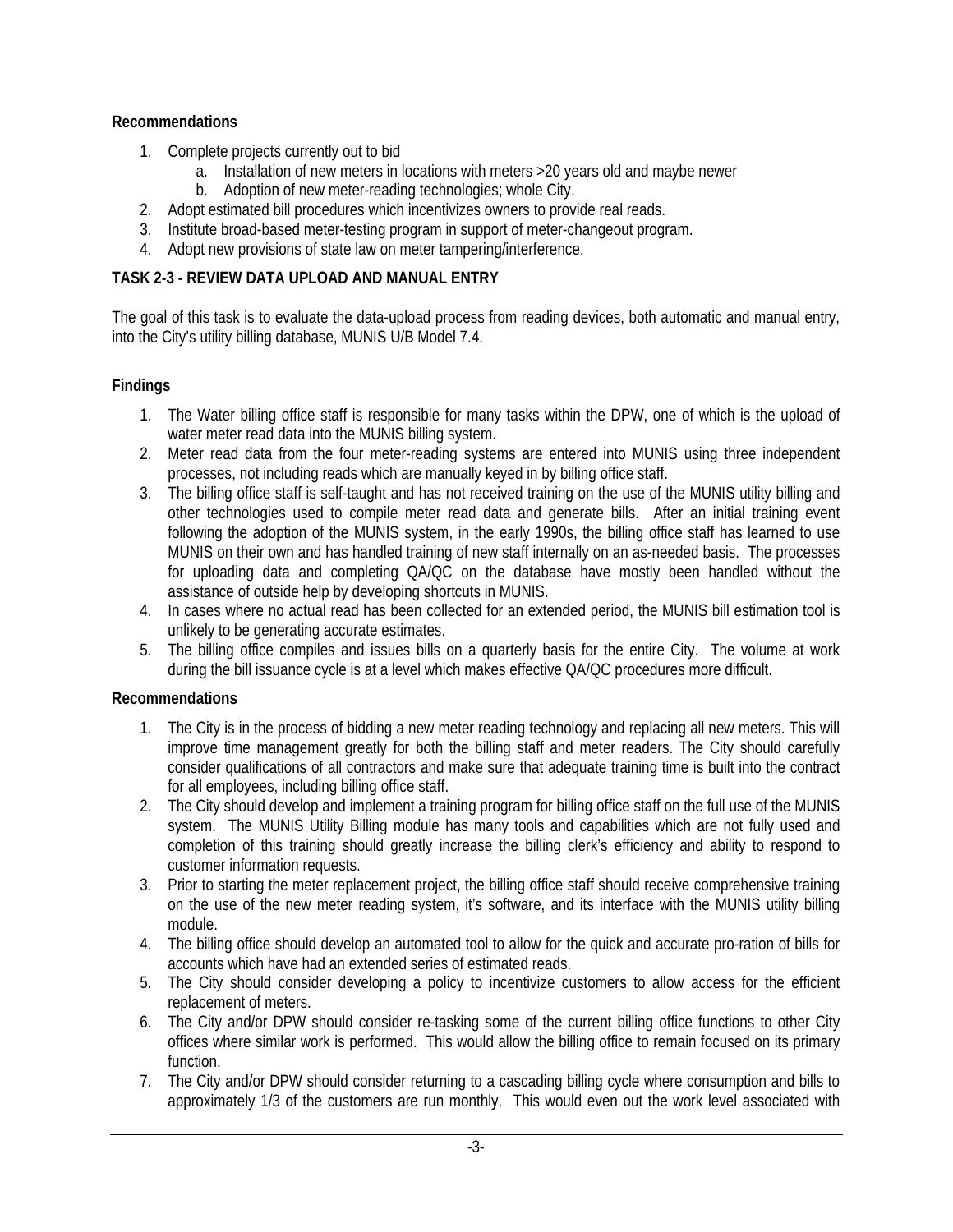issuing bills and servicing clients, giving the billing office more time to complete QA/QC on each bill issuance cycle.

8. The City should develop a more advanced series of QA/QC reports using the Crystal Report module attached to its MUNIS software. These reports would be more effective and efficient management tools for efficiently identifying and dealing with unusual reads and consumption values which enter the MUNIS database.

### **TASK 2-4 - AUDIT THE BILLING ENGINE AND DATABASE**

The goal of this task is to gain confidence in the billing system from spooling through the mailing process. This task assumes that all QA/QC has been performed at the meter reader level (Task 2-2) and the billing staff level (Task 2-3) and that the DPW Commissioner and Water Commission have approved the bill issuance.

# **Findings**

- 1. There is no formal commitment document to commit bills to the Tax Collector/Treasurer for collection, such as there is for the commitment of property taxes. Nothing but the bills (electronically) are sent to the Tax Collector/Treasurer and nothing but the total of the bills being committed are sent to the City Auditor.
- 2. The Billing Office does not have a copy of the MUNIS Utility Billing Database and Operations Manual for reference by billing personnel.
- 3. There is no documentation of actual water meter locations at properties receiving water/sewer/trash services.
- 4. Except for the time when MUNIS was first installed in the Billing Office, there has been no formal training on the software by MUNIS personnel for billing clerks or supervisory personnel.
- 5. There is no Policies and Procedures Manual in the Billing Office for quick and easy reference by Department Personnel.
- 6. There is no current defined purpose for the Water Commission with its original purpose having been completed.
- 7. The number of estimated reads of meters each quarter is excessive;
- 8. Familiarity with MUNIS reporting capabilities on Water/Sewer issues is very limited as is familiarity with Crystal Reports.

### **Recommendations**

- 1. A formal commitment document should be prepared for each commitment. The City should consider implementing the MUNIS U/B Charge Proof Register (Detail - Final) Report as the formal commitment form. For example, if the City bills District 3, then it has the billed amount for each person/customer. The last page of the Charge Proof Register Report would provide the totals for all accounts in that section of the City being billed. That would be the commitment, generated by the MUNIS Utility Billing System. The final page of the Charge Proof Register is the final report in the process and is the commitment -- it shows total for Water and total for Sewer.
	- a. The DPW should forward one copy of the Charge Proof Register (last page) showing total for water and total for sewer to the City Auditor and to the Treasurer/Collector. This report should be forwarded at the time of billing.
	- b. The City Auditor should review the commitment and is responsible to post the commitment to the City's general ledger. Then the specific MUNIS report is the Utility Billing A/R Journal Entries report.
	- c. The Collector would have a copy of the Charge Proof Register as the basis to reconcile the detailed water and sewer receivable ledger to the general ledger. A copy of this report may be found in Appendix 2-4.16.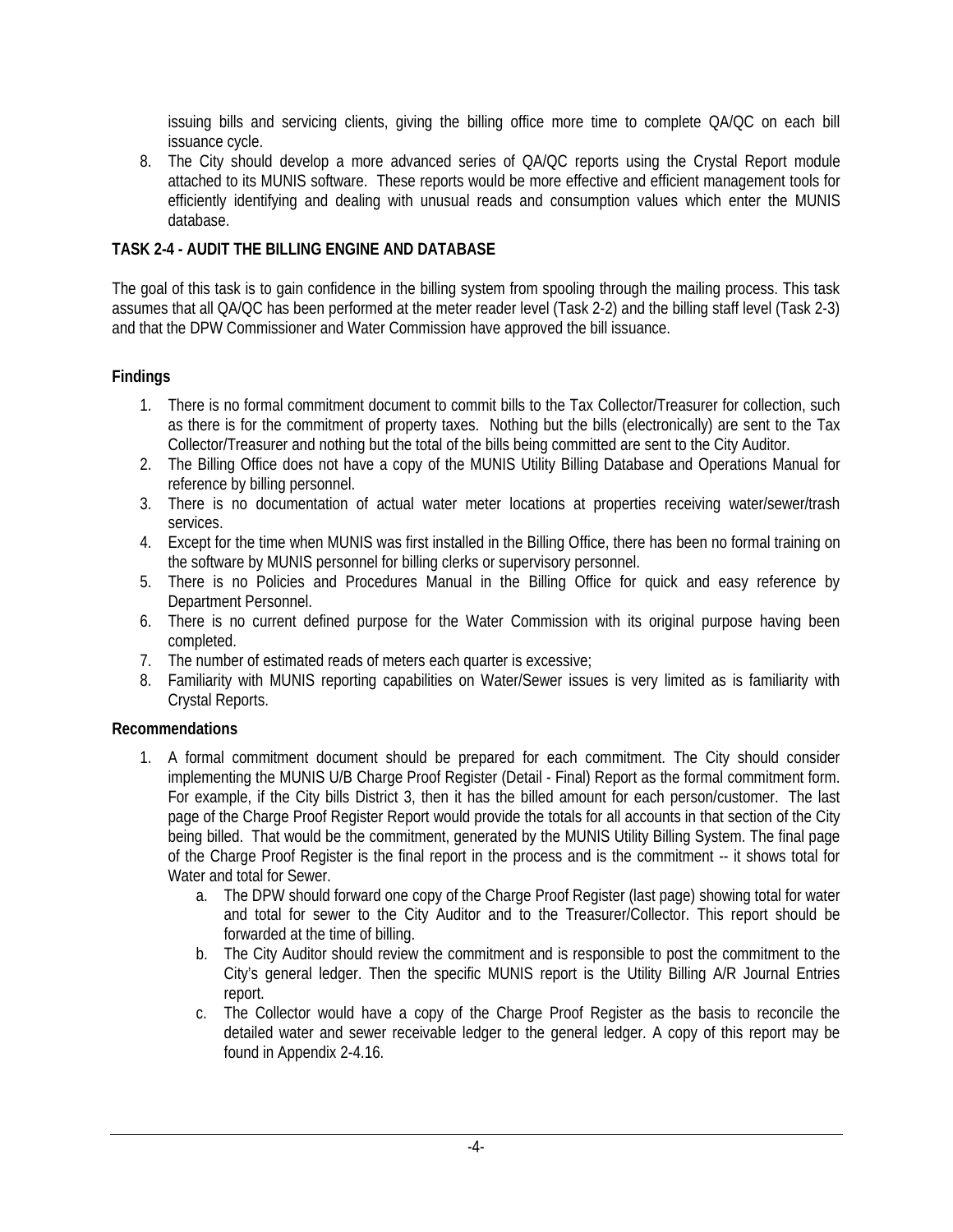- 2. Mandatory training sessions for the Billing Office should be scheduled for all billing clerks using the MUNIS software by MUNIS personnel. Training should also be given to supervisory personnel on what the MUNIS software can do for them.
- 3. The City should develop a policies and procedures manual for the Billing Office.
- 4. The City may want to consider running the MUNIS Revenue YTD report (GLYTDBUD) Year to date budget report. This report can include the original estimated revenue, estimated revenue adjustments, revised estimated revenue, actual year to date revenue, remaining revenue and percent collected for each revenue object code such as interest, user charges, liens, lien interest, service charges, meter charges, and other line items. A sample copy of this report appears in Appendix 2-4.5.
- 5. The City should divide the approximate 22,300 accounts into three groups that would be billed on staggered cycles. This recommendation would reduce the number of problem accounts each cycle to a more manageable number and would provide for a more uniform workload within the Billing Office.
- 6. The City should reassess the role of the Water Commission. Its original mission to develop City water source of supply has been accomplished.
- 7. The City should hire an independent MUNIS expert to review the department's use of MUNIS and identify new programs or practices that could improve efficiency.
- 8. The City should utilize crystal reports to provide data in a usable format during and after the billing cycle. The following reports are suggested.
	- a. High/Low Usage report This can be run during or outside the billing cycle to identify accounts that received readings or billed usage that falls outside a range defined by the user. This report will isolate the accounts most in need of research, attention or action, in contrast to MUNIS where the high/low flag is available only in the Charge Proof Register. CRS has produced a report that displays a list of all accounts followed by one page for each account with information that can be used by field technicians on site visits.
	- b. Estimated reads This report would show a list of account that have received a user defined number of consecutive estimated reads. It can be run for a specific route, address or account type.
	- c. Zero/Credit Bills Shows a list of accounts that received zero dollar amount or credit bills.
	- d. Delinquent & Other Customer Notices Letters can be generated with Crystal Reports, set up to fit in an envelope with address window. The user can define the criteria for selecting accounts and data to include.
	- e. Historical Consumption analysis A report that compares usage by year, month or cycle and shows accounts that have wide variations on usage.
	- f. Top N water and sewer customers This report shows the City's biggest consumers. The user can define the time period to select.
	- g. Adjustments report Shows all adjustments made in a user defined time period.
	- h. Reports contained within this Report As part of our analysis, we have developed several crystal reports such as Lien Charges on Tax Title, Consumption and Consumption Charges Comparison by Year, Consumption Comparison by Year and Charge Code, Estimated Reads by District and Account Type, Mismatched Meters, and others.
- 9. The City should develop a plan with specific goals to reduce the number of estimated reads and problem accounts each quarter.

# **TASK 2-5 - AUDIT THE BILL ISSUANCE CYCLE**

The goal of this task is to gain confidence in the billing system from spooling through the mailing process. This task assumes that all QA/QC has been performed at the meter reader level (Task 2) and the billing staff level (Task 3) and that the DPW Commissioner and Water Commission have approved the bill issuance.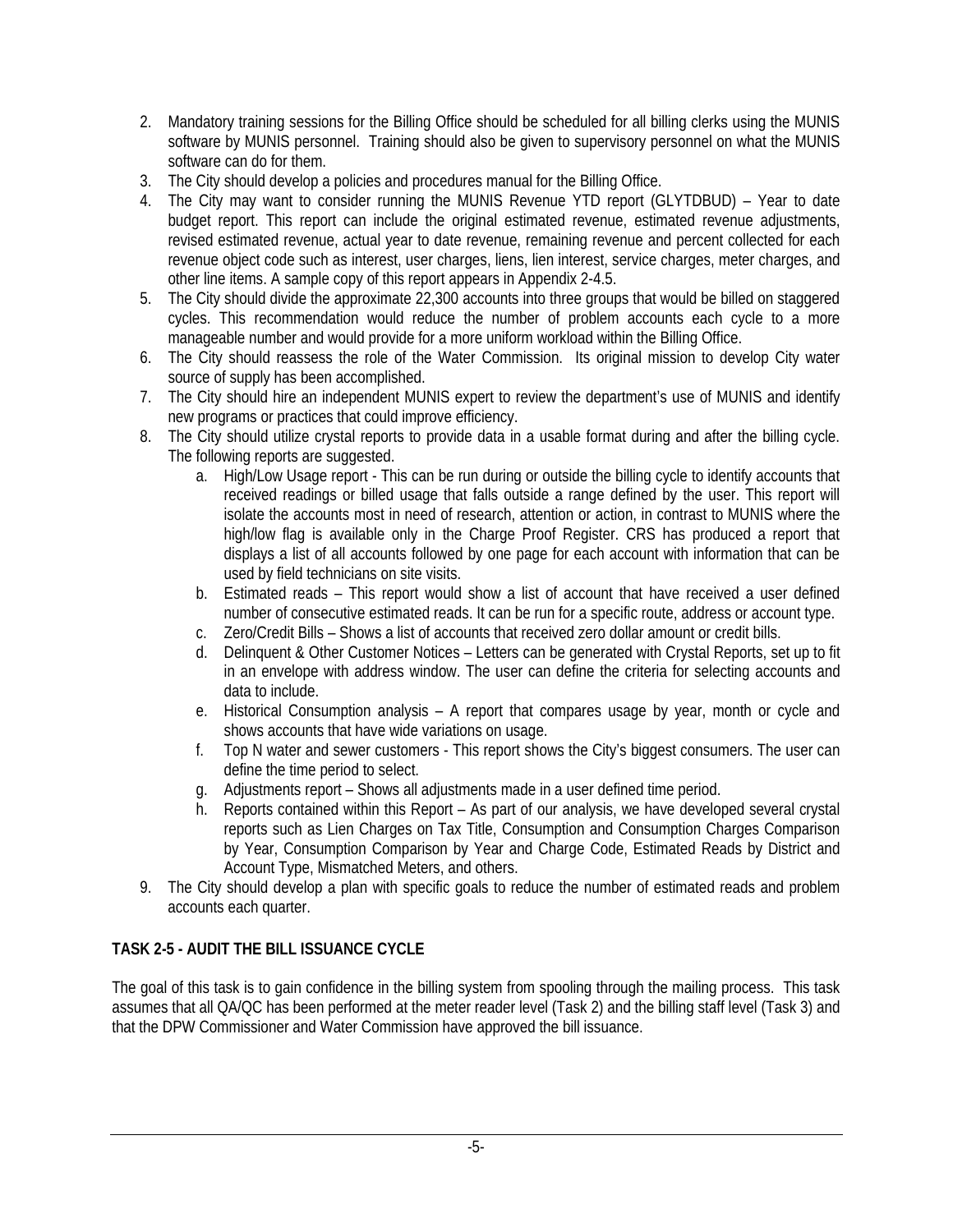# **Findings**

- 1. The Communication between the Billing Office and the Tax Collector's Office needs improvement. The Tax Collector learned of the potential lateness of the February 2011 bill mailing in a meeting with other City personnel and the Abrahams Group.
- 2. There is no Revenue Budget entered in the City's General Ledger.
- 3. There is no follow-up billing done once original quarterly bills have been sent, except for a prior balance showing in subsequent quarterly bills.
- 4. Authorizations for various tasks in the MUNIS software are not kept current and need to be reviewed regularly and given on an 'as needed' basis. As an example, the City Auditor has authority to process utility bill runs when a person in that position has no need to process bills.
- 5. There is no clear definition of what constitutes abatements or adjustments and the terms are used interchangeably.
- 6. Personnel in the Billing Office accept and handle cash receipts from the public for services provided by the Water Division.
- 7. All Billing Office personnel enter abatements/adjustments and have access to, and play a role in the commitment process. There is no segregation of duties within the office.

### **Recommendations**

- 1. Improve communication between the Billing Office and the Tax Collector's office.
- 2. Clarify what constitutes an abatement and what constitutes an adjustment.
- 3. Develop written policies and procedures governing the processing of and posting of billings, abatements, adjustments, and payments.
- 4. To improve segregation of duties and to assure that only DPW has control and management of the Utility Billing module, we recommend that all staff in the Treasurer/Collector Office only have view and query access to the Utility Billing module and that other authorities be removed.
- 5. To assure that only the DPW processes bills and commits billings, we recommend that these authorities be removed from the City Auditing department staff.
- 6. For improved control, we recommend that all water and sewer payments be made at the Treasurer/Collector Office and that the accounts receivable and cash receipt posting functions be removed from DPW staff.
- 7. For improved control, we recommended that the City Auditor review whether the actual posting of the bill run/commitment to the general ledger, can be a separate action. If so, the posting should be a responsibility of the Auditing Department after a final review of the billing/commitment.
- 8. Prepare a report to show negative balances due and develop a procedure to review these accounts on a periodic basis.

We note that the City has responded to several of our MUNIS users and permissions findings and recommendations on internal control. The City's response is presented in Appendix 2-5.5. We have not reviewed the extent to which the City has implemented these changes.

### **TASK 2-6 - AUDIT THE PAYMENT AND COLLECTIONS PROCESS**

The goal of this task is to gain confidence in the collection and posting process. This task falls solely in the Collector's office, as bill inquiries, abatement requests, and other non-payment activities are in Task 2-7.

### **Findings**

1. As noted earlier, under Technical Memorandum 2-4, there is no formal training provided on the MUNIS software by MUNIS personnel in the Billing Office or the Tax Collector's Office.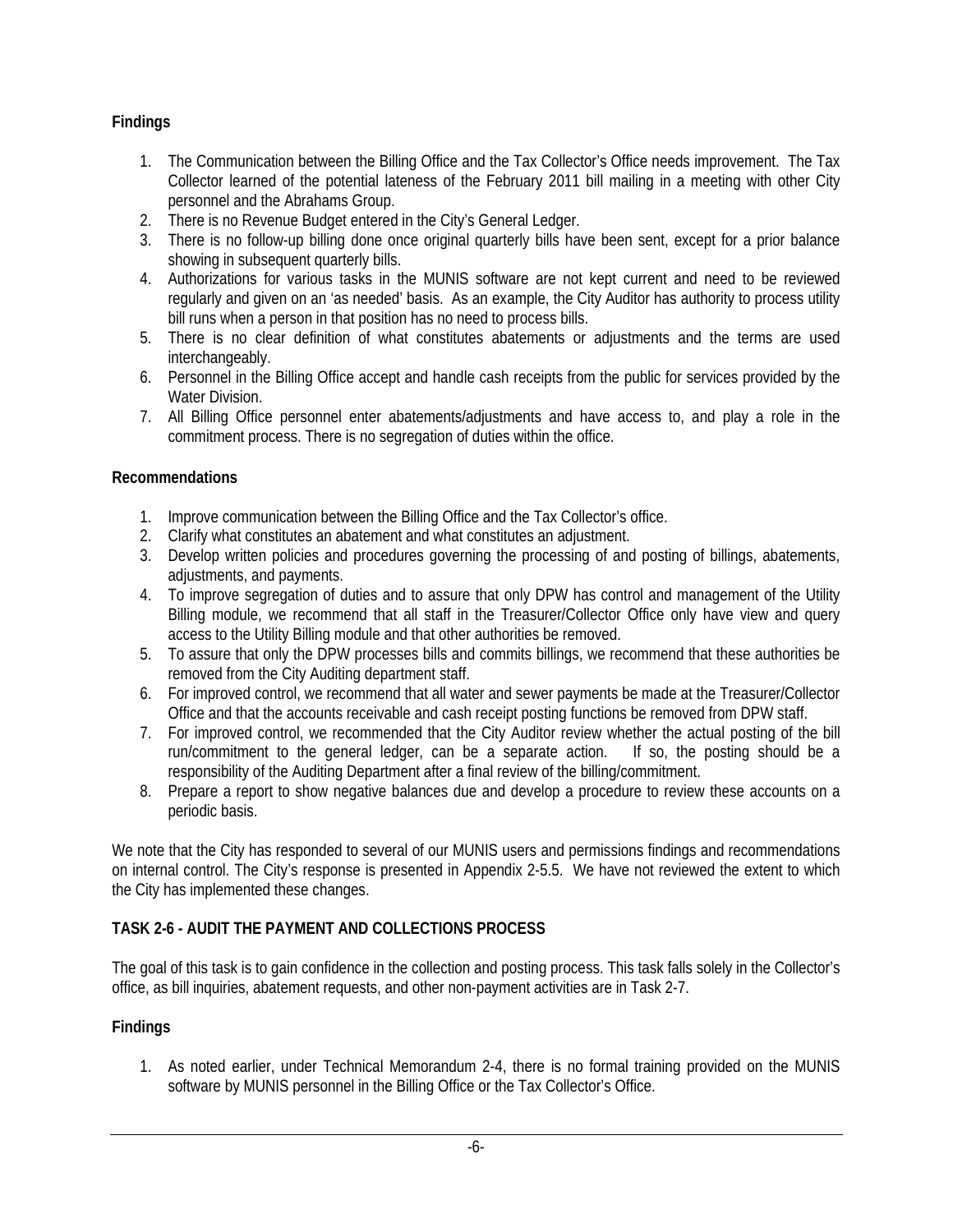- 2. Abatements/adjustments are processed and posted at the counter in the Billing Office, sometimes in the presence of the customer prior to being approved by the Commissioner.
- 3. The City has not accepted the provisions of Chapter 40, Section 42J or the provisions of Chapter 83, Section 16G of the Mass. General Laws, which relate to deferral of Water and Sewer charges with deferral of Real Estate Taxes.
- 4. Abatements/adjustments are processed by the same personnel who process bill runs.
- 5. As stated previously, no follow-up bills are sent prior to the next bill run.
- 6. There is no segregation of duties within the Billing Office (i.e. the same clerks process abatements/adjustments that process commitments.)
- 7. Cash and checks are accepted in the Billing Office for any non-use purpose.

# **Recommendations**

- 1. The City should hire an independent MUNIS expert to review the department's use of MUNIS and identify new programs or practices that could improve efficiency (same recommendation as in Technical Memorandum 2-4).
- 2. The City should provide mandatory training sessions for the Billing Office which should be scheduled for all billing clerks using the MUNIS software by MUNIS personnel. Training should also be given to supervisory personnel on what the MUNIS software can do for them (same recommendation as in Technical Memorandum 2-4).
- 3. The City should provide refresher MUNIS training for the Collector's staff.
- 4. A copy of the Commitment document should be forwarded to the City Auditor without the list of delinquent payers when adding water and or sewer liens to taxes.
- 5. The City should address the large number of unpaid user charges that are liened. While Massachusetts General Laws allows unpaid user charges to be added to taxes as a lien, the large number of liens added to taxes creates a burden in the City's revenue budgeting that relies on large revenue dollars to be collected by June 30.
- 6. The City should create a file of municipal lien certificates so the number of MCLs is readily available.
- 7. The City should accept two sections of Massachusetts General Laws dealing with deferrals, Chapter 83, Section 16G for sewer and Chapter 40 Section 42J for water.
	- a. 83:16G allows the City to defer sewer charges if a property owner is receiving an exemption from property taxes under clause 41A of section five of chapter fifty-nine.
	- b. 40:42J allows the City to defer water charges if a property owner is receiving an exemption from property taxes under clause 41A of section five of chapter fifty-nine.
- 8. The City should send follow-up bills to utility users within a week after they become delinquent. This reminder should enhance collections.
- 9. Abatements should be processed by the same people all the time and these people should not have access to the bills in commitments. There needs to be a separation of duties.
- 10. Abatements should be given to the Commissioner for his approval prior to being entered into MUNIS. They should be processed no more frequently than weekly and should be processed in numbered batches for look-back purposes as well as for leaving an audit trail. Numbering should be by fiscal year and consecutive commitments done that fiscal year (i.e. 2011-1, 2011-2 and so forth.)
- 11. Any Commitment document produced should also be provided to the Tax Collector separate from the individual bills which are posted to his records electronically as he is legally responsible for collections. Commitments should be numbered consecutively for each fiscal year by commitment type.
- 12. Commitment and Abatement Schedule numbers should appear in the records of each bill committed and abated for audit trail purposes.
- 13. Checks and cash should only be accepted in the Office of the Tax Collector. The Collector is able to give receipts as proof of payment for any service provided or to be provided by the DPW so it will be clear to personnel who schedule work that any fees have been paid.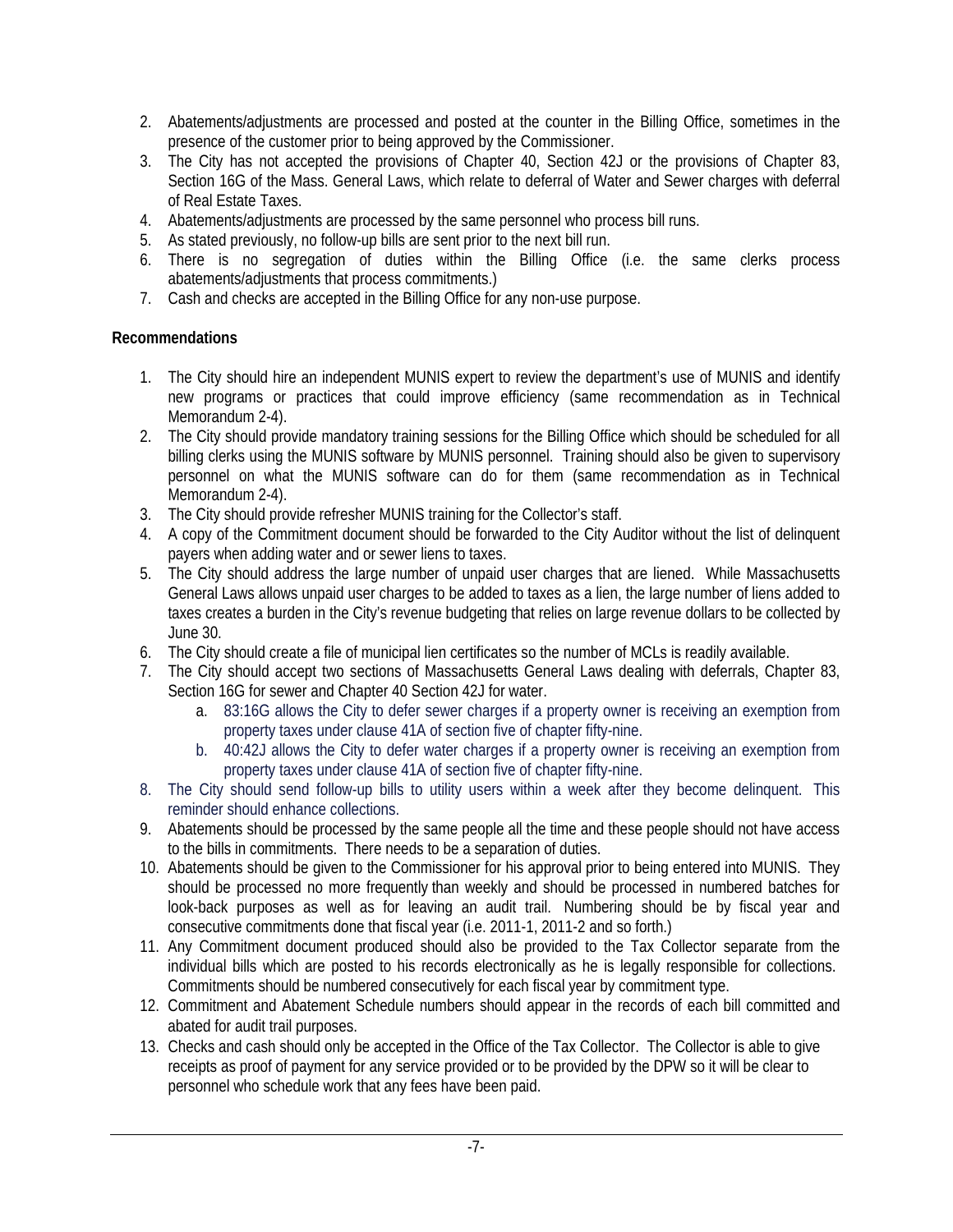# **TASK 2-7 - AUDIT THE NON-PAYMENT PROCESSES**

The goal of this task is to gain confidence regarding the practices and procedures used when a Water and Sewer Bill is not completely paid or on time (Task 6) such as bill inquiries, abatement / refund requests, meter and reader inspections, re-reads and/or meter replacement activities.

### **Findings**

- 1. The DPW developed its adjustment policy and procedures in the middle of 2010, prior to which similar practices were reportedly followed but undocumented. The policies are generally implemented and adjustments are made by the billing clerks. The adjustment policies are located in Appendix 2-3.6. Adjustments are not approved by the Commissioner until after they have been entered into the MUNIS system. The only adjustments reviewed by the Commissioner are the cases that are disputed beyond the meter-testing part of the process.
- 2. Once the adjustment is made in MUNIS, the billing staff does not have a good way of tracking the adjustments in the utility billing software. Therefore, the billing staff started a separate Excel spreadsheet to track adjustments in FY 2011. Abatements/adjustments are entered individually and are sometimes done in the presence of the customer at the counter. While sometimes abatements/adjustments are entered one after another (in groups) they are not done in numbered batches and presented to the Commissioner as a batch (group) for his approval prior to posting.
- 3. The work order system used to schedule and track re-reads is effective and provides an electronic record and paper trail of the process.
- 4. Having witnessed a meter test performed by the Water Foreman at the DPW, it is clear that the metertesting equipment is effective and the operator proficient in meter-testing.
- 5. The following reports were compiled to quantify the number of adjustments and abatements over the past six years and to continue the tracing process. The tracing of accounts is discussed in Technical Memorandum 2-5.
	- a. 149a Adjustments Account Summary This report goes back to 2005 and counts the number of bills that were adjusted for each account and the total amounts.
	- b. 150a Abatements Account Summary This report goes back to 2005 and counts the number of bills that were abated.
	- c. 147a Adjustments February 2011 Bill Run This report shows all the bills from the 2-11-2011 bill run that were adjusted.
	- d. 148a Abatements February 2011 Bill Run This report shows all the bills from the 2-11-2011 bill run that were abated.
	- e. Abatements February 2011 Bill Run Nine bills were abated for sewer for a total of \$7,487.63 on the February 2011 bill run. The nine accounts appear in Appendix 2-7.2.
- 6. Abatement Account Summary Fourteen bills were abated since 2005, one water for \$8,797 and 14 sewer for \$114,384.24. (One bill had a water and a sewer abatement). The fourteen bills appear in Appendix 2- 7.3.
- 7. Adjustment Account Summary In total, 5,740 accounts received 16,488 water and/or sewer adjustments and may have received other adjustments (i. e., trash, which is beyond the scope of this study). Substantially all the adjustments were to reduce bills, with two water adjustment increases (\$1.76 and \$220.41) and three sewer adjustment increases (\$6.23, \$6.81 and \$933.60). A total of \$8.2 million were water adjustments, and \$14.7 million were sewer adjustments. This report is 75 pages long and is available by request. Of these, 42 City employee/customer interviewee accounts received 133 adjustments over the past six years; \$93,843 in water and \$178,773 in sewer. A listing of these adjustments for the 42 City employee/customer interviewee accounts appears as Appendix 2-7.4.
- 8. Adjustment February 2011 Bill Run 278 accounts received an adjustment on the February 2011 bill run as follows: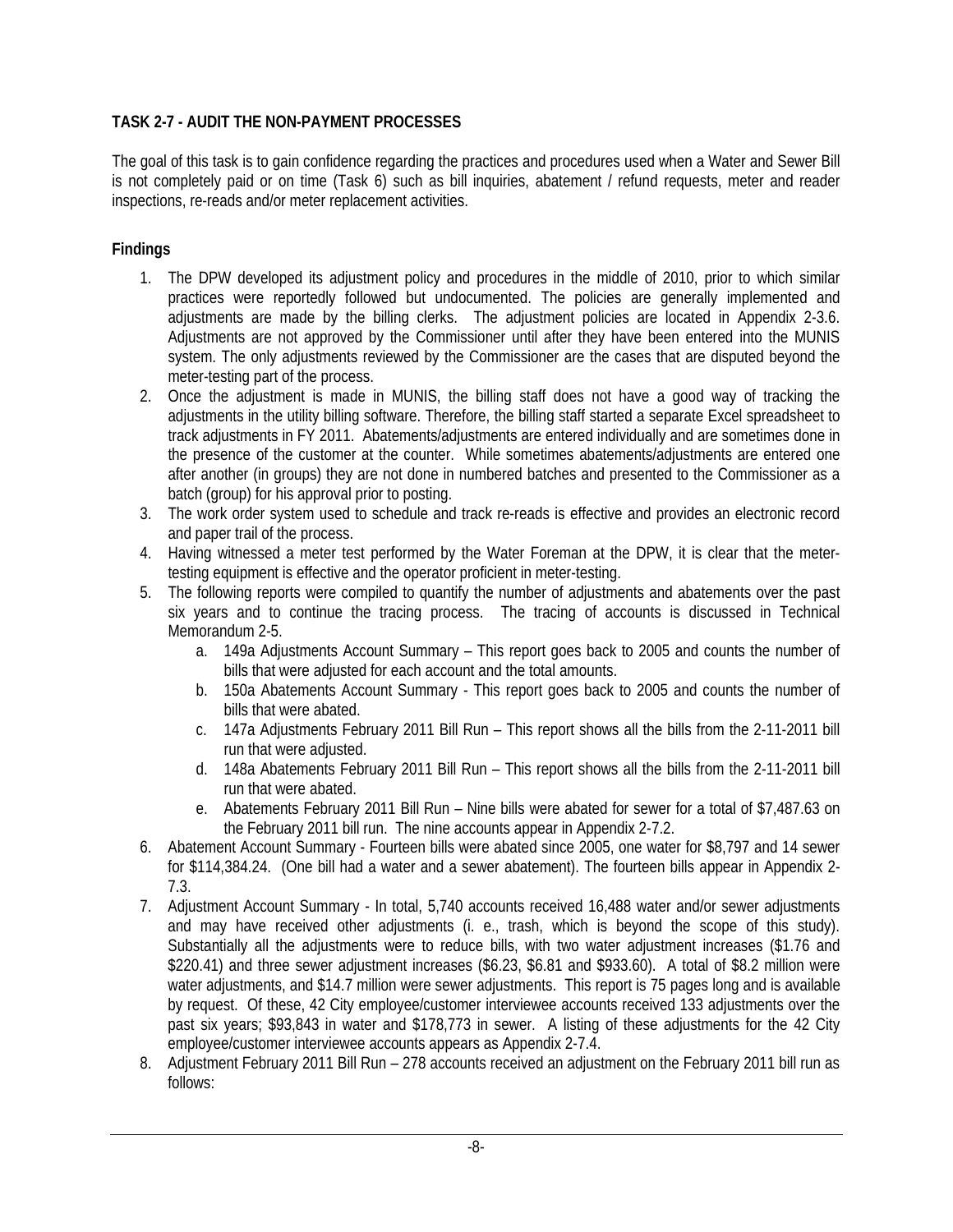| Adjustment              | <b>Number</b> | Water           | Sewer            |
|-------------------------|---------------|-----------------|------------------|
| <b>Block Adjustment</b> | 25            | $-$ \$6,242.45  | $-$ \$34,856.55  |
| <b>Billing Error</b>    | 30            | $-$15,100.98$   | $-$79,343.31$    |
| Law Office              |               | $-$ \$85.52     | $-$ \$86.02      |
| Over Averaged           | 222           | $-$ \$67,447.38 | $-$ \$103,062.07 |
| <b>Totals</b>           | 278           | $-$ \$88,876.33 | $-$217,347.95$   |

The effective date of most of the above adjustments indicates that they were adjusted after the bills were generated, as opposed to adjustments that would be done during the bill run. Since the resolution for many of them indicate that they were an "Over average," it would have been better to adjust most of these during the bill run. Of these, one city employee account received a February 2011 adjustment.

### **Recommendations**

- 1. Clarify what constitutes an abatement and what constitutes an adjustment. The city has processed only 14 abatements in the past six years with the rest processed as adjustments. Typically abatements occur after the commitment process.
- 2. Develop written policies and procedures governing the processing of and posting of billings, abatements, adjustments, and payments to provide a better audit trail.
- 3. Automate the work order form describing the work and fees thereby eliminating the carbon copy form.
- 4. Develop a procedure to adjust bills during a bill run rather than adjusting bills after the fact.
- 5. Process abatements/adjustments in numbered batches and present to the Commissioner as a batch (group) for his approval prior to posting. Doing this will provide a better audit trail and allow the Commissioner to sit down with a group of abatements/adjustments at the same time.
- 6. Use the MUNIS averaging function to calculate average billings.
- 7. Work with MUNIS to develop a program to allow the consumption to be adjusted for accounts that are included in tax liens recorded at the Registry of Deeds, and meet the criteria for a block adjustment. Currently, an adjustment would have to be made in the dollar amount of the lien only.
- 8. Work Orders should be handled and filed in the Billing Office in addition to the Utility Office on Montauk Road. These need to be consecutively numbered and used first to create a bill and then a commitment to the Tax Collector for collections. Numbering should also be distinguishable from commitments of user charges. For instance, Utility Work bill number 1, and so forth.
- 9. Develop a policy for balloon payments that are the result of an actual read after a chronic series of estimates due to City owned equipment or process failure.
	- a. The City should consider a policy that shares the burden between the customer and the City.
- 10. Develop a policy for adjustments and/or balloon payments that are a result of access to premises being denied to City meter-reading or meter repair staff. The City should (assuming the City can document that access was denied):
	- a. Enforce the collection of all amounts due and payable to the City.
	- b. Impose the maximum fines and penalties to the extent City ordinances and State law allow.
- 11. Develop a policy for adjustments and/or balloon payments that are a result of malicious or intentional destruction of City owned equipment. The City should (assuming the City can document malicious or intentional destruction of City owned equipment occurred):
	- a. Enforce the collection of all amounts due and payable to the City.
	- b. Impose the maximum fines and penalties to the extent City ordinances and State law allow.
	- c. Consider criminal actions for cases of malicious or intentional destruction of City owned equipment.

# **TASK 2-8 - AUDIT FEE STRUCTURE AND PROCESS**

The goal of this task is to gain confidence in the City's approach to new connections, the creation of new accounts, and the tracking and processing of fee-based work orders.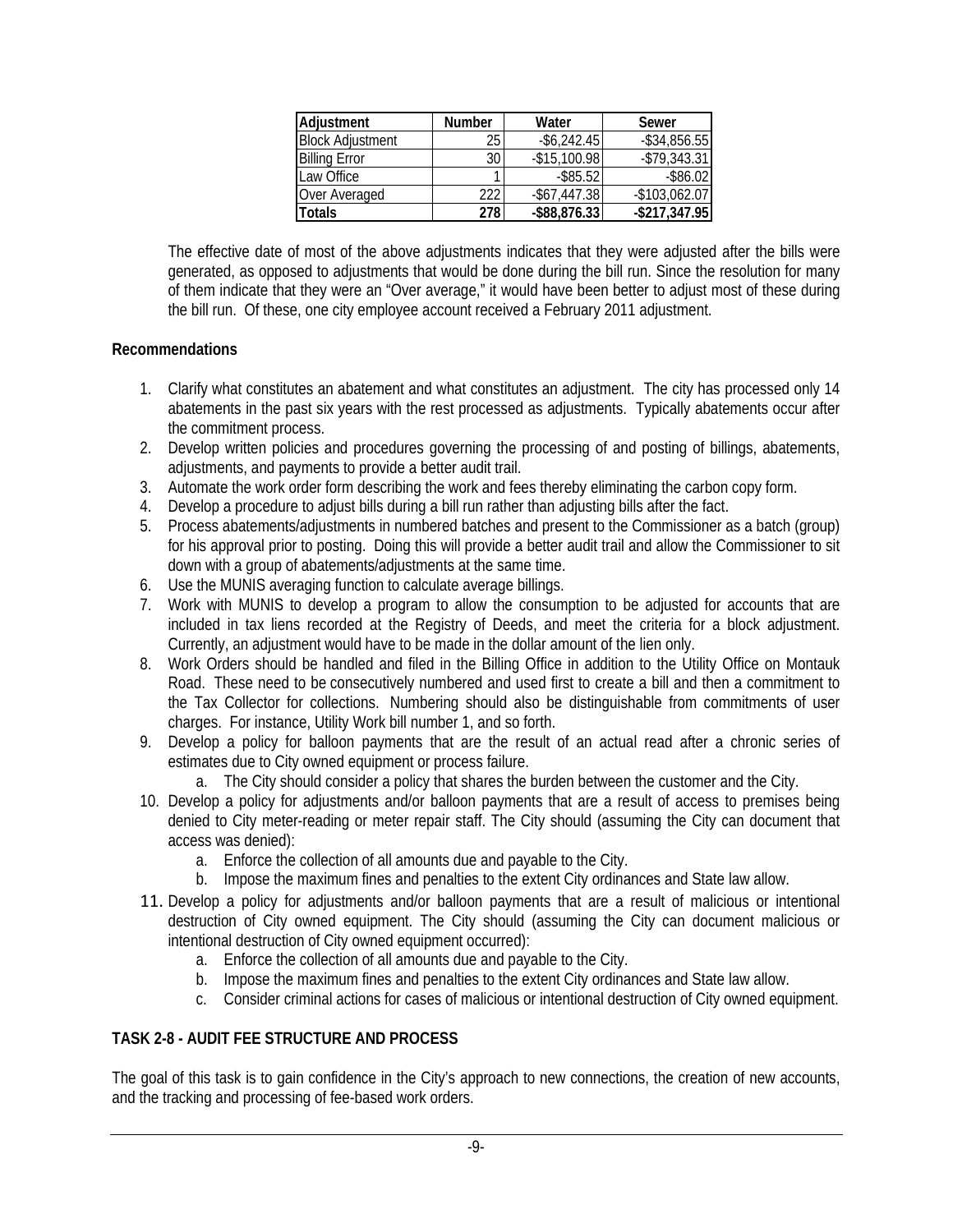# **Findings**

- 1. The meter-tampering fee should be adjusted to be consistent with Chapter 374 or the Acts of 2010.
- 2. Some fees charged by the Water/Sewer Division are not consistent with City Ordinances.
- 3. There are no controls in place to insure that all applications for service and/or repair are billed.
- 4. The City has no cost analysis procedure to insure that all costs are recovered from users when work is done and it is appropriate to do so.
- 5. There is no apparent review and/or approval by senior management for Work Orders and/or bills for work performed.

# **Recommendations**

- 1. Adjust the tampering fee to be consistent with Chapter 374 of the Acts of 2010.
- 2. Update the City Ordinances to be consistent with the fees and charges imposed.
- 3. The applications for a water and sewer and domestic services are not pre-numbered. A pre-printed, prenumbering system can enhance internal controls by providing a method to see that all applications processed are billed.
- 4. The City should conduct a cost analysis of the services provided and set a corresponding fee to recover the costs of various services.

# **TASK 2-9 – INTERVIEWS WITH CITIZENS**

The goals of this task are to interview City Councilors and address problem accounts with the public. The scope of this task is to interview up to eleven (11) City Councilors in up to five (5) one-hour meetings.

The scope of this task also includes meeting with up to eight (8) problem accounts, one from each of the seven (7) wards and one to be selected by the Councilor At Large. This task will include meeting with problem account customers, reviewing their documentation and issues, researching problem account history including whether the City conducted a meter test, the results of that meter test, and to review the City's action regarding these accounts. This task will also re calculate the amount of the original bills, the recalculated bills as calculated by the City, and the resulting adjustments. We will prepare a Technical Memorandum on our findings for this task.

# **Ward 6 Nominee: Account 3-5888 (8 Corala Road)**

We note the following items of interest within the consumption database:

- The account has a long history of estimated reads yielding an average quarterly consumption of around 300 cf and an average quarterly bill of approximately \$100 in the past several years.
- A time stamped MUNIS work order documents attempted access in 2006. The work order notes are unclear on whether access was not available due to no one being home or whether access was not allowed by the resident. Notably, the work order also shows a prior read of 49108, which is not in the MUNIS database. Source of the prior read data is unknown, as there are no "actual" or manual estimate reads in the MUNIS database which correlate to this value.
- There were indications (8/2006 prior read on work order, visual read 10x what is present in MUNIS in 8/2009) that suggest the estimates used to generate bills were incorrect. There may have been thought to be a data entry error on the VT5000 (unknown) or they may simply have been missed due to the volume of work associated with getting bills out. As a note, until the 2010 "actual" was used in the consumption calculation, it is unlikely that the account would have shown up in any of the billing office QA/QC reports in use at that time.
- "Actual" bill from 1/2010 read issued, based on past practices, without proper adjustment to pro-rate for usage over the preceding 12 years.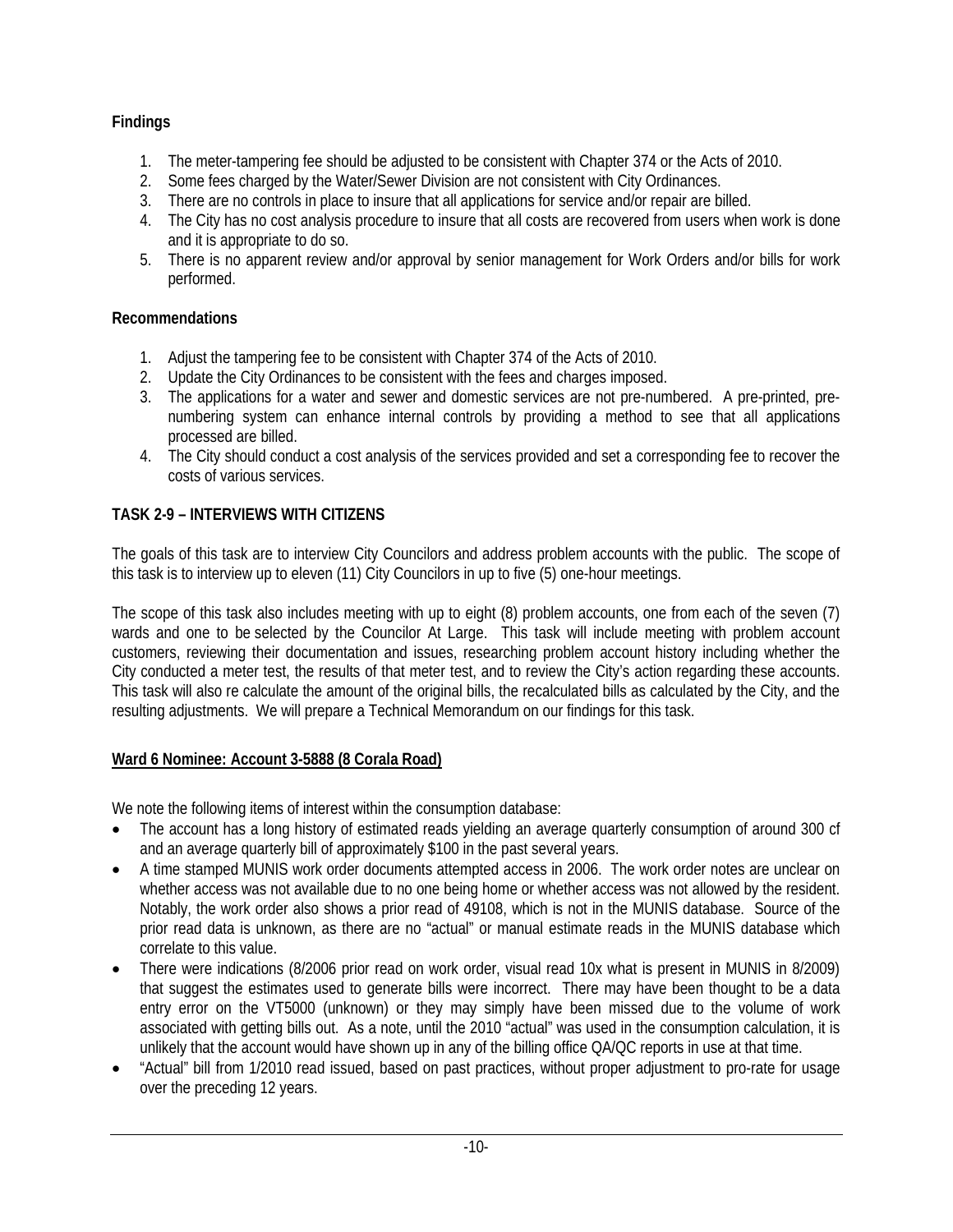- "Estimated" bill from 4/2010 was improperly calculated, apparently based upon a calculation which likely included the large consumption value from the 1/2010 bill.
- The old meter was removed and tested at an independent testing firm. The meter serial number noted on the meter change-out work order matches that of the meter tested by the independent testing firm. The meter tested within both Brockton standards and accuracy requirements of AWWA Standard 700-02, the in-force guidance document for residential water meters.
- The average quarterly usage since the old meter was changed out indicates an average quarterly consumption on the account of approximately 3,400 cf, which equates to 280 gallons per day.
- Applied over the preceding 12 years (48 quarters) prior to meter removal, a new meter for an account which used 3,400 cf/quarter would have accumulated a takeout meter read of approximately 165,000 cf. Assuming even consumption over the 12 year period without reading, a takeout read of 506,995 implies actual quarterly consumption of approximately 10,550 cf/quarter, equal to 875 gallons per day.

### **Discussion of the Billing/Adjustment Calculations applied to the Account**

We reviewed the calculation of bills and adjustment associated with the account for Corola Road (Acct. 3-5888). Ms. Cato had taken the property over from her parents in 1999 or earlier. Her parents had been given estimated reads for some time and there was no final read prior to the recording of the deed to her. The meter was changed on January 30, 1999 and the register reading for the new meter was 0000000. Since access to the meter was not gained, estimated bills were sent and it is believed the estimated reads were based on the prior usage of her parents. The City was denied a request to place a touch pad on the outside of the house to enable the meter to be read. Thus estimated bills continued until July 16, 2009 when the City received access to replace the water meter.

The customer received a series of large bills, the initial due to the collection of the first actual read and the second due to the inclusion of the first bills consumption in the MUNIS bill estimation process. Ultimately, the bills for which abatement applications were submitted totaled \$98,145.60 for both water and sewer.

Ms. Cato was given block adjustments for the period of July 16, 1999 – 7/16/2009 based on a calculated quarterly consumption of 10,346 cf. The bills she had been receiving had usage based on estimated use ranging from 50 cf to a high of 1,000 cf/quarter, with most being in a range of 309 to 312 cf per quarter since October 2004. Ownership of the property changed to Ms. Cato on July 20, 2005 and no final read was obtained.

In 2010 a radio read meter was installed and usage was averaged over two quarters at 1,650 cf per month. Estimated usage for billing was at 311 cf per quarter (3 months). The account was block adjusted according to the DPW policy for multiple estimated reads, which had been developed by the DPW Staff and the Mayor's Office, in amounts of \$21,162.59 for water and \$50,893.22 for sewer. The Collector's records show the abatements on the account for 8 Corola Road and the unpaid balance due. The account balances of June 30, 2010 were liened to the Real Estate Tax bill in December 2010, as per City policy.

A review of the block adjustment spreadsheet for this address shows that for the five billing periods from April 2005 through April 2006, the adjustment calculated by the City was \$285.78 as shown on page 205 of the Appendix. Our calculation follows.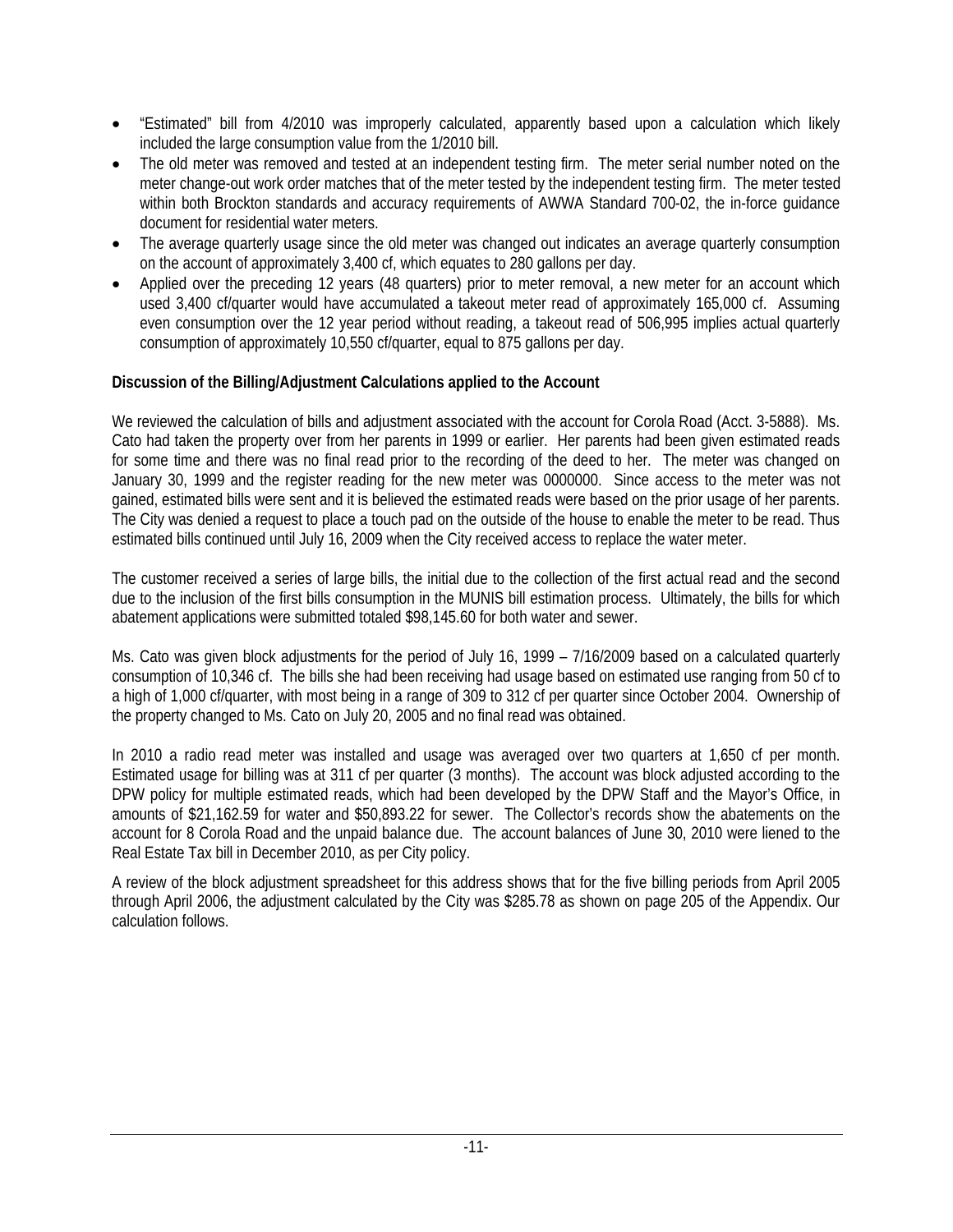| <b>WATER</b><br>Block Adjustment for 4/30/2006 |      |      |    |        |        |       |             |
|------------------------------------------------|------|------|----|--------|--------|-------|-------------|
| СF                                             |      | Rate |    | Amount |        |       |             |
| 1,250                                          | - \$ | 1.70 | \$ | 21.25  |        |       |             |
| 1,250                                          | \$   | 2.16 | \$ | 27.00  |        |       |             |
| 2,500                                          | \$   | 2.94 | \$ | 73.50  |        |       |             |
| 5,000                                          | \$   | 3.06 | \$ | 153.00 |        |       |             |
| 346                                            | \$   | 3.19 | \$ | 11.04  |        |       |             |
| 10.346                                         |      |      | \$ | 285.79 |        |       |             |
| Recalculated Adjustment                        |      |      |    | \$     | 285.79 |       |             |
| City Adjustment                                |      |      |    | \$     | 235.07 |       |             |
| <b>Difference</b>                              |      |      |    |        | \$     | 50.72 | per quarter |

We compute a \$50.72 difference between what the City calculated and the proper amount. The City's adjustments were too high for five quarters (1/31/2006, 10/31/2005, 7/31/2005, 4/30/2005 and 4/30/2006), a total of \$253.60 (\$50.72 x 5).

Then from July 15, 1999 through January 31, 2005, the City used a block rate of \$1.80 instead of a block rate of \$1.70, thus creating an overbilling. This is a second calculation where the City's calculated number is different than our calculation. This overbilling resulted on the City's worksheet in a total amount of \$186.55, leaving a net due to the City of \$67.05. Other calculations in the determination of the block rate adjustment appear to be correct.

### **Account Findings**

- 1. The information (reads and associated documentation) used to generate the original bill is consistent with the information currently in the MUNIS system.
- 2. A new meter was installed on 1/30/1998 and no touchpad (reading device) was installed preventing the collection of external reads.
- 3. The new meter indicates that the account received bills which were likely 10% of what they would have been had proper meter reading been collected on a regular basis.
- 4. Extended over the 10 year period of estimated bills, the average "billed" quarterly use over that period was a little less than 300 units per quarter, which equates to 25 gallons per day.
- 5. The correct visual read of "419080" collected as part of the re-read in July 2009 was not properly entered into the MUNIS reading database, which delayed this account being addressed.
- 6. It is not known where the read of "41909" indicated on the 2006 work order originated but it is possible that the actual read at the time should have been "419090."
- 7. The meter was sent to a third-party firm by the City for independent testing. The results of the testing indicated that the meter was working within both AWWA and City accuracy standards, suggesting that although no readings were collected over the 12 years, the meter was correctly tracking consumption in the household over that period. The meter serial number shown on the 1998 meter installation log matches the serial number of the meter tested by the independent testing firm.
- 8. The policy developed by the DPW and the City is to use the block rate in effect at the time for the first five years of look back and the lowest block rate in effect going back further (adding).
- 9. There were several errors made in the calculation of the account's block rate adjustments, resulting in a miscalculated adjustment of approximately \$253.60 in Ms. Cato's favor and a second miscalculation adjustment of approximately \$186.55 in the City's favor, resulting in a net due to the City of \$67.05.

### **Recommended Action**

- 1. The City should readjust the account to reflect the errors made in the block rate adjustment calculations.
- 2. The City should adopt standardized provisions on the allowable "look-back" period if they wish the DPW to recalculate bills in this manner.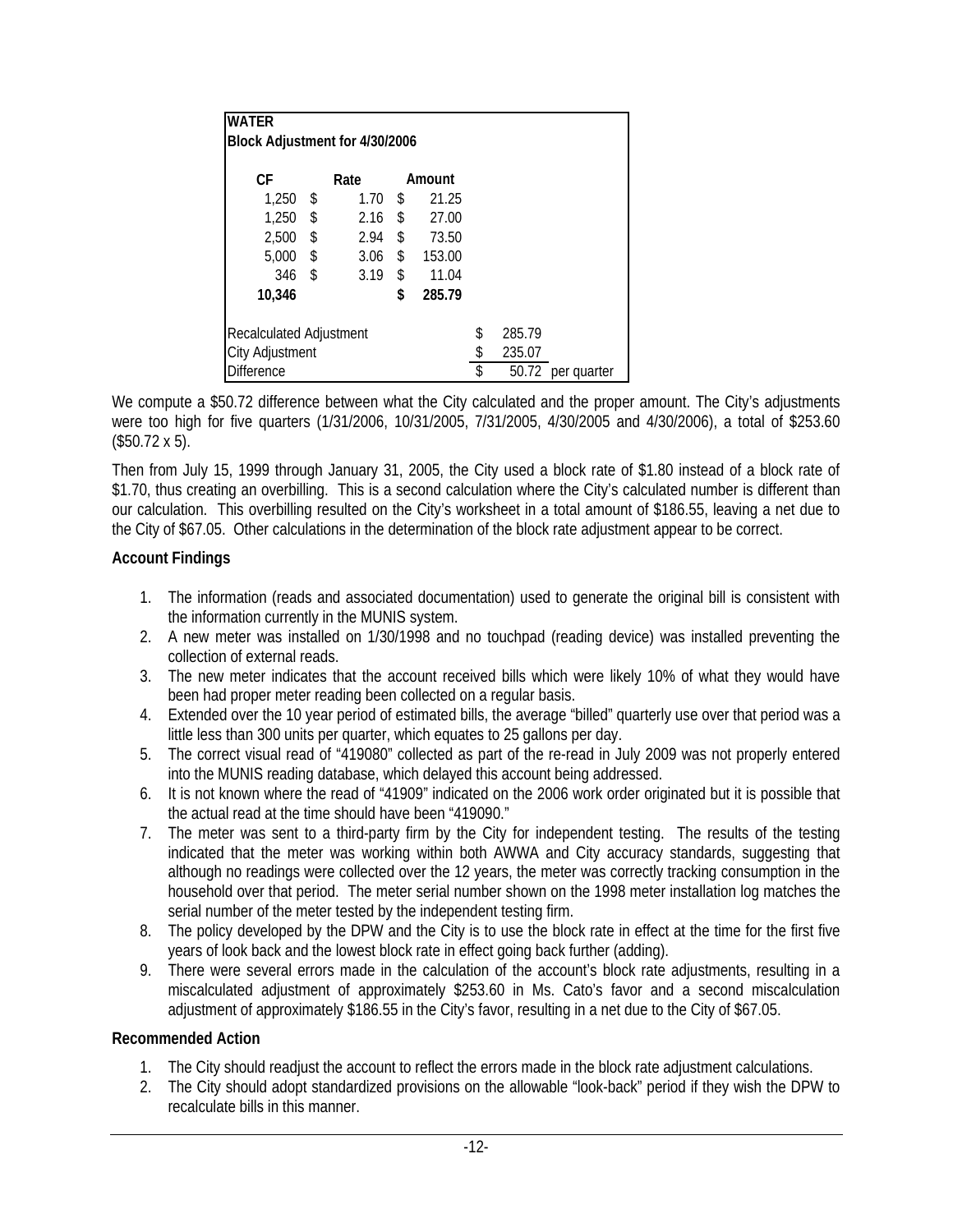3. The Water Billing Office should develop an automated block-rate adjustment tool to prevent future calculation errors and reduce the amount of time required to make these adjustments.

# **Ward 2 Nominee: Account 3-1499 (220 N. Main Street)**

We note the following items of interest within the consumption database:

- A review of the "Actual" consumption values indicates a high degree of fluctuation in the quarterly usage at this property.
- Although there is significant fluctuation in the quarterly values, the visual reads during meter tests and meter change-outs are consistent with the reading contained in the consumption database. Additionally, comparison of the eight months of daily hand-written meter-readings collected by the owner are, with a single exception, consistent with the quarterly read data in the consumption database.
- The owner has reported instances where the reading collected from the external reading device has not matched the concurrent visual read from the meter register. It is unknown whether technical problems with the reading devices could be responsible for some of the variability in quarterly reads.
- The meters associated with this account have been tested at the request of the property owner numerous times, as documented within the MUNIS system and work order files. Although documentation of the tests completed in 2008 and 2010 are included in the DPW's files, documentation of the earlier tests was unavailable. The meter test in 2008 indicated the meter was performing within both City and AWWA Standards. The 2010 meter test indicated that the meter was reading between 7% and 10% slow (under-registering).
- Since the meter change-out which occurred in 2008, this account has exhibited an average quarterly consumption of approximately 10,900 cf. This is based upon a total metered consumption of 120,026 cf over 11 quarters, which equates 900 gallons per day, or 40 gallons per resident per day, indicative of limited per resident water use and significantly below the Massachusetts DEP goal of limiting consumption to 65 gallons per resident per day.

# **Discussion of the Billing/Adjustment Calculations applied to the Account**

The next account to be reviewed was that of Mr. Herbert P. Matta for property at 220 North Main Street. The location is a licensed rooming house with a total occupancy of 23 in 18 rooms. Mr. Matta claimed that his tenants use minimal amounts of water. His meter is actually read each quarter.

He was granted abatements based on the number of days between reads if they exceeded 90 (a full quarter), in the amounts of \$49.20 for water and \$247.38 for sewer. Calculations were reviewed and found to be correct. These abatements are recaptured in the following quarter and were granted in accordance with current DPW Policy. The Collector's records were examined to see that said abatements were recorded correctly, which they were.

# **Account Findings**

- 1. The meters associated with this account have been tested multiple times over the past ten years. With a single exception (when the meter was tracking slowly), the meters have been found to read accurately.
- 2. Although there have been reported instances where the read on the meter is inconsistent with the read taken from the exterior of the building, the meter test and take-out readings taken from the meter registers have been accurate to the read values contained in the MUNIS database.
- 3. Consumption calculated from "actual" reads on the account has exhibited a fairly high degree of fluctuation in the past which may be due to problems with the reading device. The information available is insufficient to make a definitive statement on why.
- 4. The high degree of variability in consumption has likely pushed a portion of the consumption into higher rate tiers than if it had been accurately read during all billing cycles.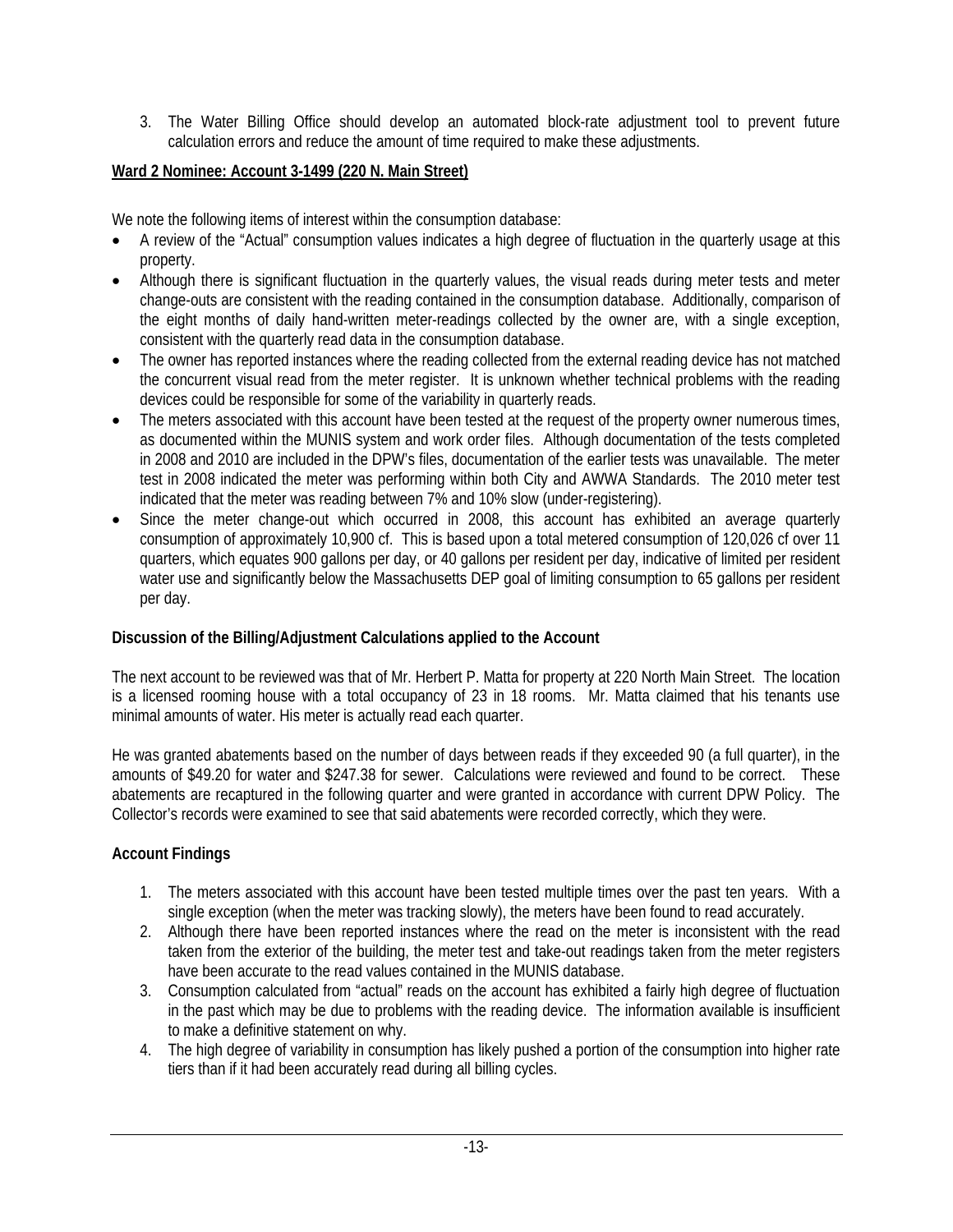5. The most recent quarter indicated a usage of 9,400 cf (about half of which was measured by a meter tracking 7 to 10% slow). This suggests that, in aggregate, while individual bills may be based upon questionable meter reads, overall metering since at least 2008 has been accurate.

# **Recommended Action**

1. Although we believe no consumption based adjustments are warranted on the account, the City should consider assessing the impact of consumption swings on his bills due to the City's rate block structures.

### **At-large Nominee: Account 3-7697 (61 Bonney Street)**

We note the following items of interest within the consumption database:

- The account had an extended period of estimated reads yielding an average quarterly consumption of around 2,100 cf and an average quarterly bill of approximately \$200 in the past several years.
- Following inclusion of an "actual" read in the consumption database in January 2010, an owner visual read was called in. The call-in read was followed by the DPW completing a visual read of the meter, after which the original meter was replaced.
- The meter was tested by the DPW and found to comply with e City standards for accuracy.
- During the period between January 2002 and November 2003 (the last period when "actual" reads were collected on a regular basis), the account registered an average quarterly consumption of approximately 2,300 cf.
- Assuming the take-out read is correct yields an average quarterly consumption of approximately 7,400 cf since November 2003.
- Assuming the last two "actual" reads are correct implies that the average quarterly consumption between November 2003 and January 2010 was approximately 4,800 cf, equal to approximately 400 gallons per day.
- Further, assuming the last two "actual" reads are correct implies that the average daily consumption between the January 2010 read and meter change-out was approximately 17,500 gallons per day.
- Since the new meter was installed in February 2010, average quarterly consumption has been approximately 1,600 cf.

# **Discussion of the Billing/Adjustment Calculations applied to the Account**

The third account to be reviewed was that of Mr. Robert Ford at 61 Bonney Street. Mr. Ford had been sent all estimated bills from an actual read on October 17, 2003 until another actual read was obtained on January 19, 2010. Estimated readings during this period ranged from 1,788 cf to 2,094 cf. The average actual use over the period was 7,408 cf each quarter. The final read was verified with a change of meter.

Due to the large amount of consumption, his account was block adjusted based on the actual read to actual read on the above dates. The block adjustment of usage was based on the readings on October 17, 2003 and January 19, 2010 and averaged over that period of time and was based on the multiple estimated bills policy. The Tax Collector's records were examined to see that the adjustments were correctly recorded, which they were.

A review of the block rate adjustment spreadsheet revealed a difference between the City's calculation and ours. The City's calculation was \$272.07, as documented on page 239 of this Appendix. Our calculation follows.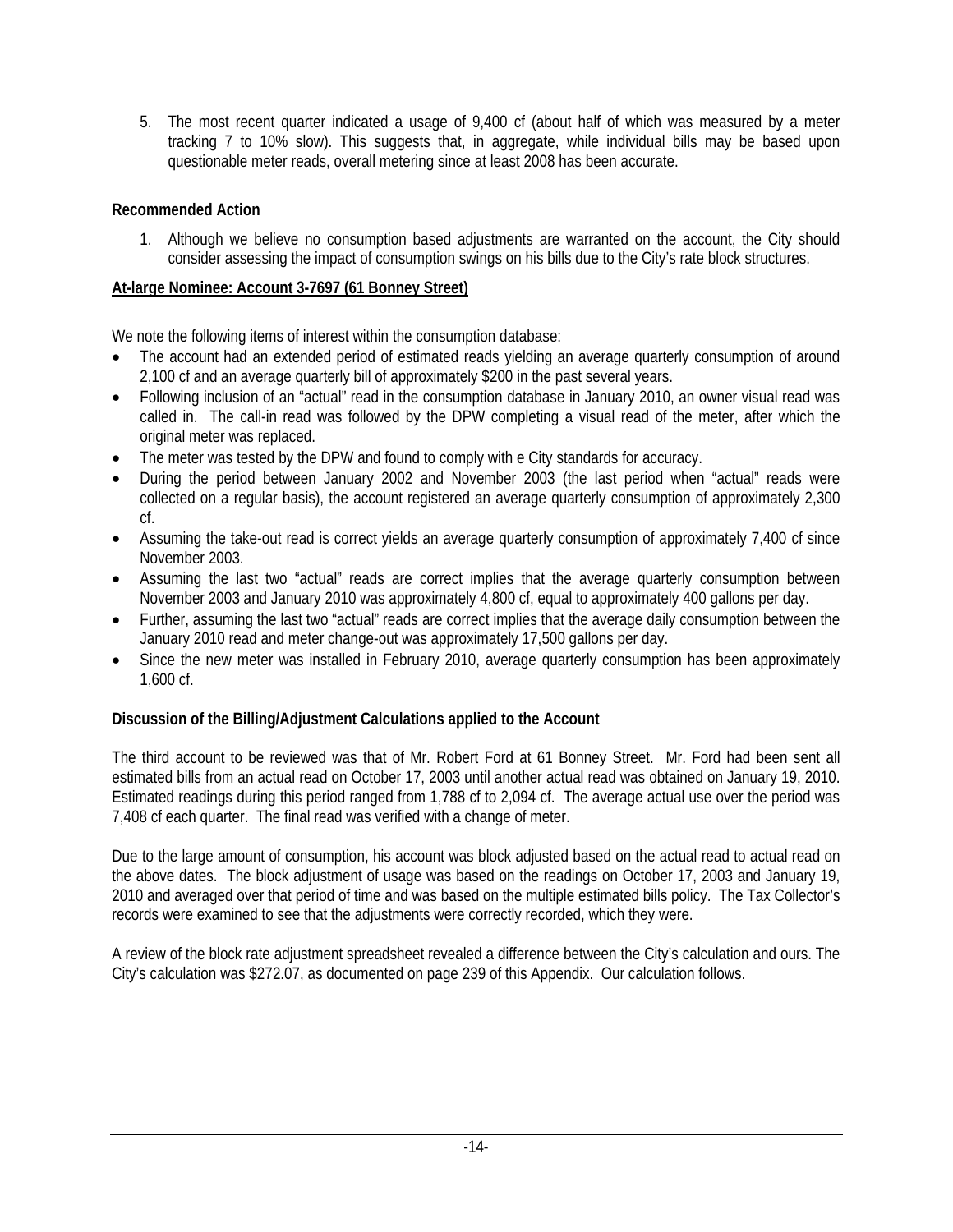| <b>WATER</b><br>Block Adjustment for 1/31/2008<br>Block Adjustment for 4/30/2008 |    |                    |               |        |        |                   |  |
|----------------------------------------------------------------------------------|----|--------------------|---------------|--------|--------|-------------------|--|
| СF                                                                               |    | Rate               |               | Amount |        |                   |  |
| $1,250$ \$                                                                       |    | 1.87 \$            |               | 23.38  |        |                   |  |
| $1,250$ \$                                                                       |    | $2.38$ \$          |               | 29.75  |        |                   |  |
| $2,500$ \$                                                                       |    | 3.23 $\frac{1}{2}$ |               | 80.75  |        |                   |  |
| $2,408$ \$                                                                       |    | 3.51               | $\frac{1}{2}$ | 84.52  |        |                   |  |
|                                                                                  | \$ |                    | \$            |        |        |                   |  |
| 7,408                                                                            |    |                    | \$            | 218.40 |        |                   |  |
| City Adjustment                                                                  |    |                    |               |        | \$     | 272.07            |  |
| <b>Recalculated Adjustment</b>                                                   |    |                    |               | \$     | 218.40 |                   |  |
| <b>Difference</b>                                                                |    |                    |               | \$     |        | 53.67 per quarter |  |
| Difference for two quarters                                                      |    |                    |               |        |        | 107.35            |  |

The billings on 1/31/2008 and 4/30/2008 were both calculated at \$218.39 while the City's calculation was \$272.07, which means there was overbilling as a result in a total of \$107.35 over the two quarters, which would be due to Mr. Ford. Other calculations on the block rate adjustment sheet appear to be correct.

### **Account Findings**

- 1. The meter reads which resulted in the large, disputed bills indicate a level of consumption which is unusually large (especially the take-out read) and which conflict starkly with metered consumption seen on this account both before and after the period of estimated reads.
- 2. There were several errors made in the calculation of the account's block rate adjustments, resulting in a miscalculated adjustment of approximately \$107.35 in Mr. Ford's favor.

### **Recommended Action**

- 1. Given our strong suspicion that the large bill reading and the meter takeout reading were in error and do not reflect actual water usage in the residence, the City should consider revising the large bills based upon their established policy of revising bills based upon several quarters of consumption (as measured by the new meter).
- 2. Finally, the City should readjust the unpaid balance on the account to reflect the errors made in the block rate adjustment calculations.

# **Ward 5 Nominee: Account 1-9156 (106 Quincy Avenue)**

We note the following items of interest within the consumption database:

- This account experienced an extended period of "estimated" read bills between 2002 and 2010, when the owner responded to a door hanger and called in an "actual" read.
- Based upon the pattern of "estimated" reads it is likely that the MUNIS Utility Billing Module estimated consumption calculator was used in generating the bills.
- The meter was tested upon removal and was found to register water flow accurately.
- From the date of installation to removal, the average quarterly metered consumption for this account was approximately 2,480 cf.
- DPW monitored the first two quarters of consumption following the installation of a new meter and reportedly adjusted/abated the bill (resulting lien) based upon the average consumption from this period.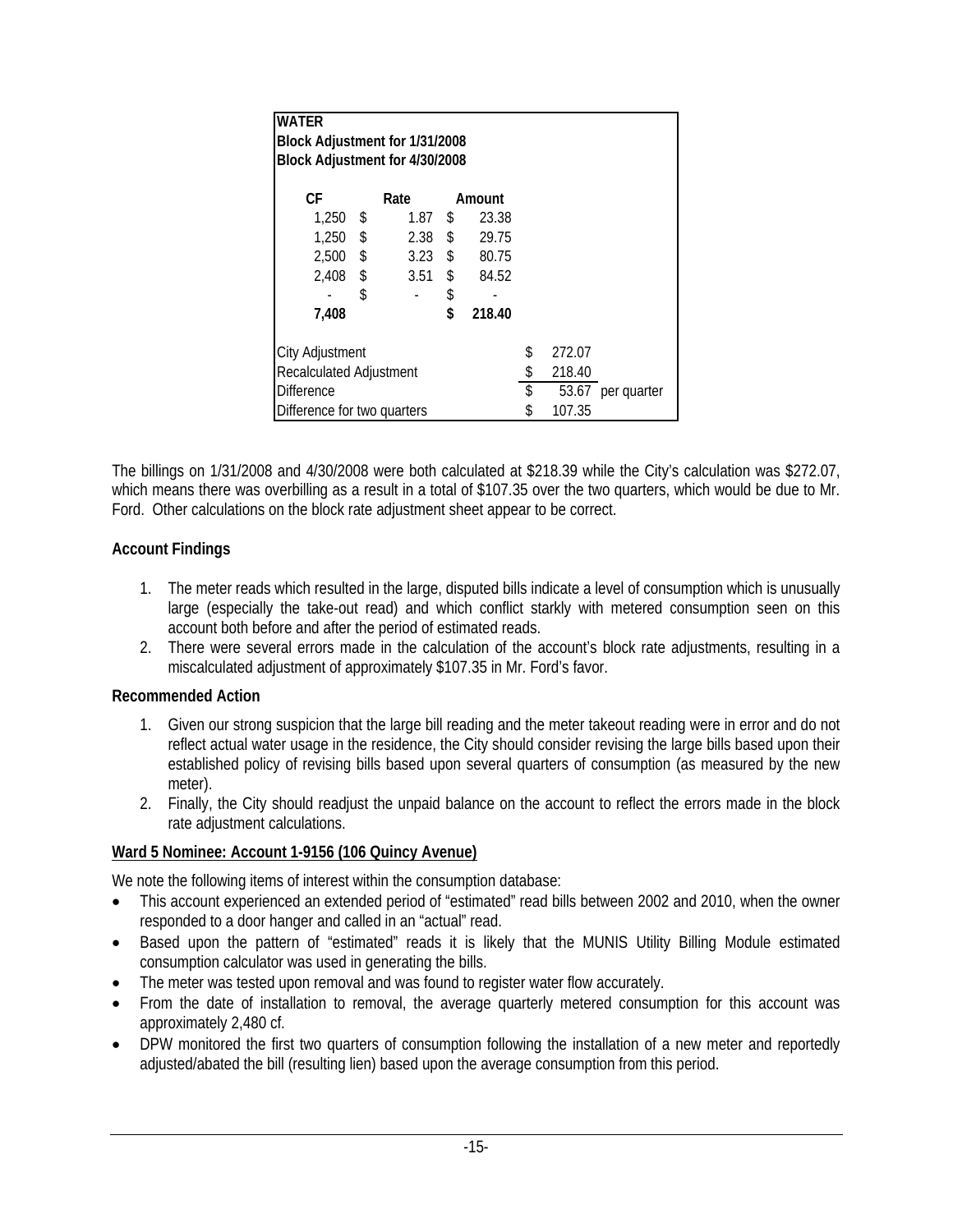# **Discussion of the Billing/Adjustment Calculations applied to the Account**

The fourth account to be reviewed was that of William Costa of 106 Quincy Avenue. This account's last actual read by the Water Department was July 1, 2002. The read on March 4, 2010 was an owner called-in read, meaning that the reading was taken by the owner of the property and called into the Water Billing Office. The meter was changed in May 2010. Usage was monitored over a two month period and turned out to be substantially less than the estimated bills sent. Whereas her mortgage holder had paid the amounts liened, a refund was due the Costas. The refund was processed as expeditiously as possible and the two quarterly bills of the current fiscal year were still unpaid, pending the outcome of their dispute.

Once the abatement/adjustment had been recorded, the account was down to an amount that the Costas paid when the situation was settled. The abatement was calculated in accordance with the City policy on block adjustments for accounts with multiple estimated reads. The Tax Collector's records were examined and showed the abatements granted in the amounts of \$1,951.51 for water and \$1,937.60 for sewer. All calculations on the block adjustment spreadsheet were found to be correct.

### **Account Findings**

- 1. After an extended period of estimated reads, the owner call-in a visual read in response to a door hanger, which resulted in a very large water/sewer bill.
- 2. After several phone discussions, the customer came in and discussed the situation and history on the account with the DPW.
- 3. Substantial adjustments (block-rate) and abatements (based upon new meter readings) appear to have been made to the account, in accordance with the DPW's current, written policies.

### **Recommended Action**

1. It appears that the City followed its stated policies in the revision of this customer's bills. As such, we recommend no changes be made to this account beyond those already completed.

### **Ward 3 Nominee: Account 2-2247 (104 Menlo Street)**

We note the following items of interest within the consumption database:

- The account is equipped with a Tel-data reading device, which, when operating normally, transmits reads into the database once every two weeks. The equipment at this installation is no longer regularly transmitting complete reads into the MUNIS system.
- Within the past 2-1/2 years, this account has had a final read collected as part of a property ownership transfer. The final read was conducted in accordance with standard DPW procedures.
- Based upon a review of the Tel-data call-in data, it appears that the "estimated" consumption used to calculate the July 2010 bill was under-estimated. The under-estimation is most likely related to the fact that the last call-in read data from Tel-data was an incomplete read, causing MUNIS UB to generate an estimated bill. Review of the data prior to the faulty read indicates the proper consumption value for the July bill should have been in the range of 7,000 to 7,500 cf, rather than the 3,942 used in generating the bill.
- A complete read was collected as part of the October meter-reading cycle. This read includes the additional consumption which was unaccounted for the in the prior bill.

# **Discussion of the Billing/Adjustment Calculations applied to the Account**

The fifth account to be reviewed was that of Mr. Eliot Miller of 104 Menlo Street. Mr. Miller owns a 3 family home at that address. He has been billed as a single family home. He was billed lower than he actually should have been, based on usage. The property had received only one estimated bill and based on the City policy, he was not entitled to a block adjustment.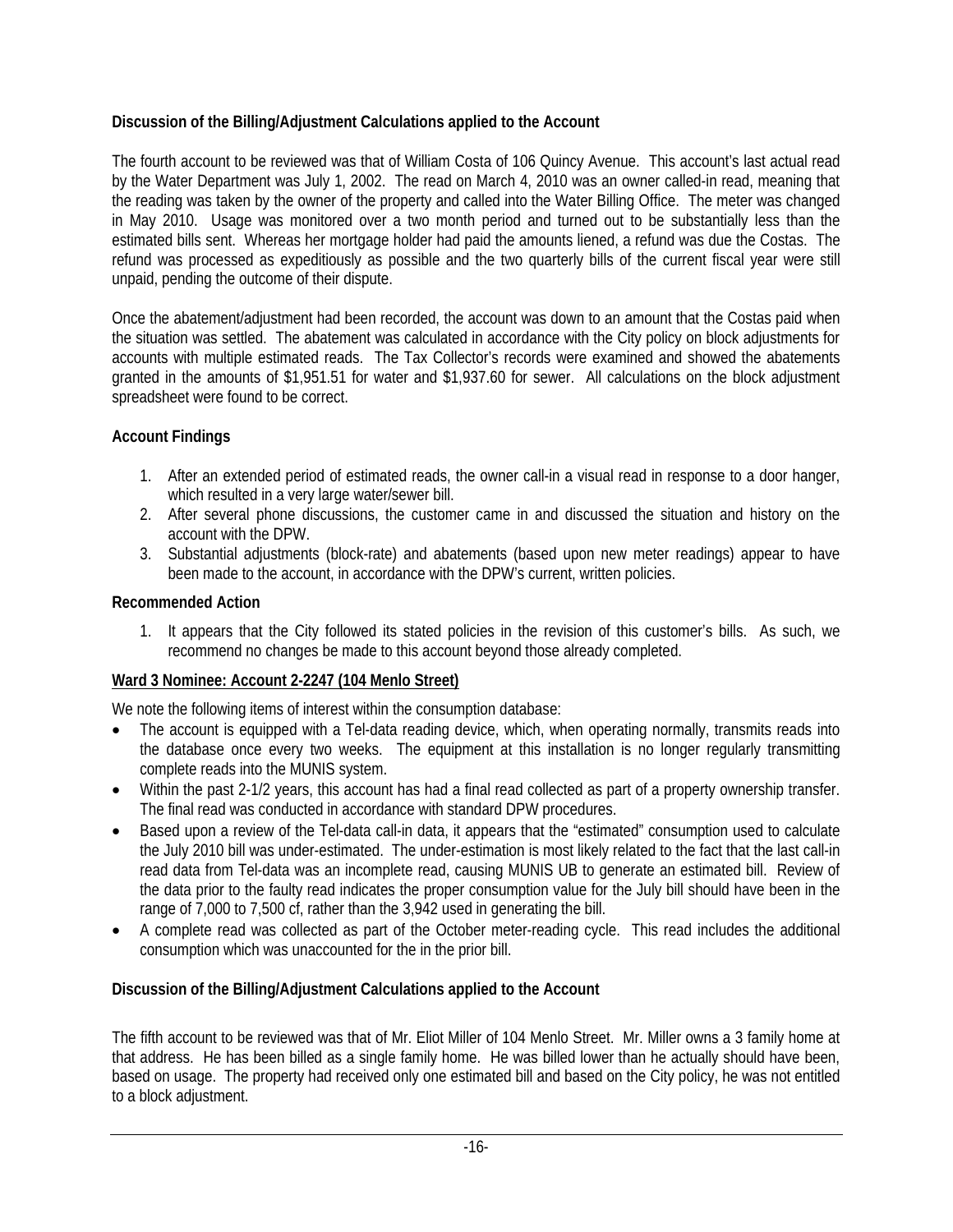# **Account Findings**

- 1. The Tel-data equipment installed in Mr. Miller residence is failing to reliably provide meter reads.
- 2. The MUNIS system, rather than looking back to the last good read, generated an estimated bill based upon an estimated consumption which was substantially less than was actually used.
- 3. The following bill was large, accounting for the earlier bill which didn't fully capture usage.
- 4. This may have pushed more of the consumption into a higher tier than if it had been more evenly distributed, as it actually occurred.

### **Recommended Action**

1. Although the period between actual reads from the Tel-data system was limited, the high quarter consumption was likely accrued over multiple quarters. As such, we recommend the City review this account to ensure the high reading didn't adversely impact the customer by pushing consumption into a higher bracket than would be the case in the event that actual reading had been collected every quarter.

### **Ward 7 Nominee: Account 3-6873 (Fieldside Gardens Condominiums)**

We note the following items of interest within the consumption database:

- The account is equipped with a touchpad resulting in quarterly reads.
- With several exceptions in 2004, this account has exhibited a high percentage of "actual" reads
- In the period from the read confirmation in 2004 to the present, the average quarterly consumption on this meter has been approximately 20,000 cf. Corrected for the number of units reportedly served by the meter, this equates to about 2,500 cf/quarter/unit or 210 gallons per day for each unit.

### **Discussion of the Billing/Adjustment Calculations applied to the Account**

The sixth and final account to be reviewed was for the Fieldside Garden Condo Association at 26 Trudy Terrace, Ms. Kathy Jewett, President. A written request, dated March 10, 2011, was made for consumption reports for all 35 condo units for the current year. The letter requested that it be completed by March 14, 2011. A second item was included in the same letter for all consumption reports for all 35 units back to the year 2000 to be provided by April 1, 2011. Contact was made with the requester explaining that the public records law in Massachusetts provides for charging for the time and materials it takes to retrieve such data and asked if she would agree to pay the charges. Apparently, she misunderstood the law on this subject and was not willing to pay. There was no dispute here and accordingly, no block adjustment. The request was filed and no further action taken.

### **Account Findings**

- 1. Based upon the documentation available, the touchpad at this location is reportedly collecting an accurate read from the meter register.
- 2. The meter is a 1-1/2" meter and was installed 16 years ago. It has never been tested for accuracy. In the event that it was tested, it would likely need to be tested by an independent firm as the City's test unit accommodates meter of 1" or smaller.
- 3. The quarterly consumption is not outside the typical range which would be seen for a 1-1/2" meter or a single meter serving eight residences.
- 4. It appears that the City followed its standard meter reading policies on this account.
- 5. Although the customer is adamant that there are billing problems associated with this meter, there is no evidence of this in the records.